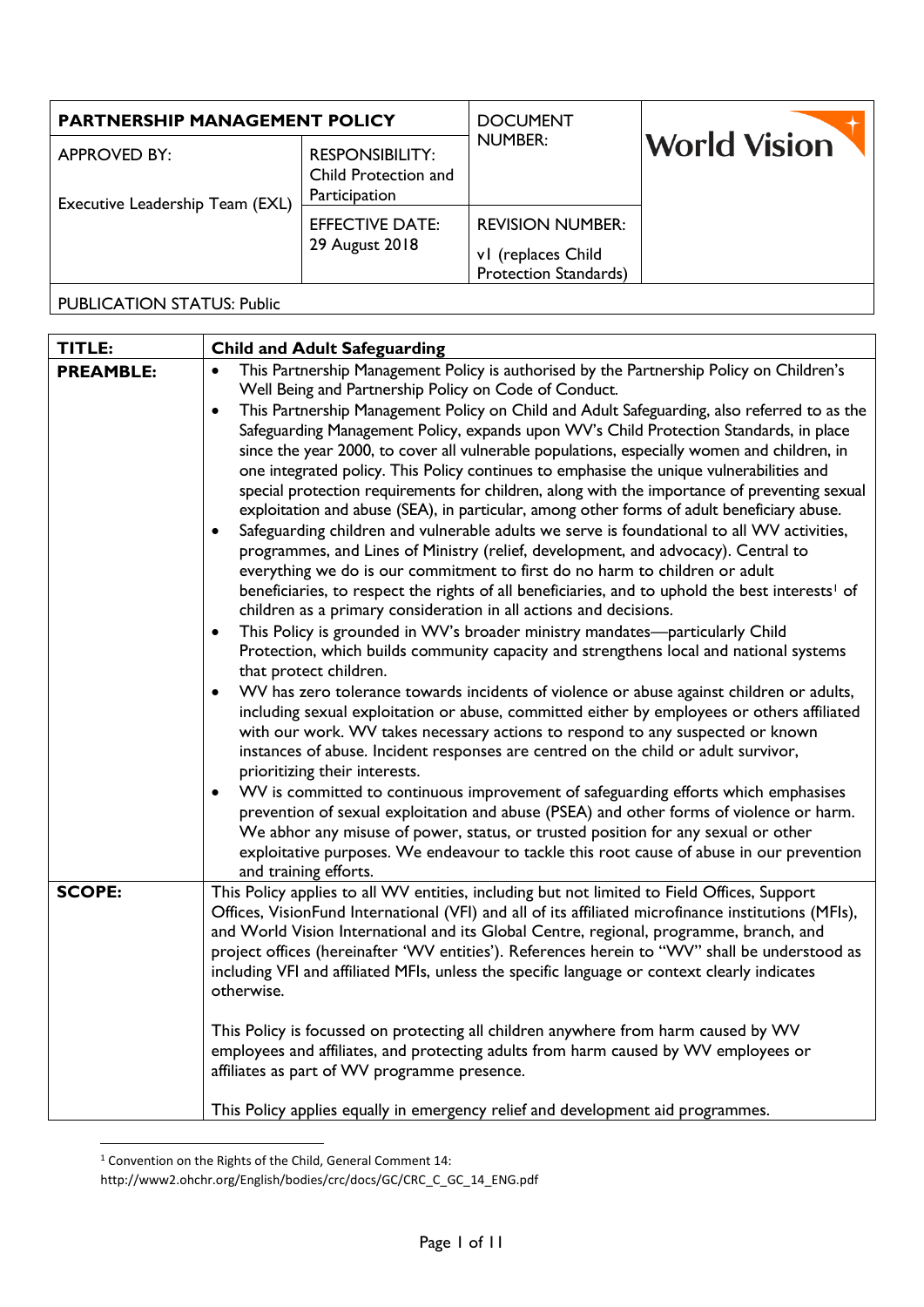|                | Further explanation of the WV Safeguarding Standards is included in the document Guidelines for<br>Implementation of the World Vision Child and Adult Safeguarding Standards.                                                                                                                                                                                                                                                                                                                                                                                                                                                                                                                                                                                                                                 |  |  |
|----------------|---------------------------------------------------------------------------------------------------------------------------------------------------------------------------------------------------------------------------------------------------------------------------------------------------------------------------------------------------------------------------------------------------------------------------------------------------------------------------------------------------------------------------------------------------------------------------------------------------------------------------------------------------------------------------------------------------------------------------------------------------------------------------------------------------------------|--|--|
| <b>POLICY:</b> | 1.0 Safeguarding Policies and Responsibilities                                                                                                                                                                                                                                                                                                                                                                                                                                                                                                                                                                                                                                                                                                                                                                |  |  |
|                | 1.1 Development of Contextualised Safeguarding Policies: Field Offices and Support Offices<br>are responsible for ensuring the development, implementation and periodic review of<br>contextualised safeguarding policies, which are to be consistent with the standards outlined in<br>this document and in accordance with local laws (and which could consist of simply deciding<br>to utilise this Policy as their applicable policy on safeguarding). Offices may set more strict<br>requirements in their national Safeguarding Policy, as required by national law or context. In<br>cases where safeguarding policies from multiple offices apply, the most stringent policy is<br>followed. WV offices and MFIs operating in the same country shall coordinate in any national<br>contextualisation. |  |  |
|                | 1.2 Relevant WV People and Affiliates: WV equips all employees, interns, volunteers, and<br>Board/Advisory Council members to understand and perform their safeguarding<br>responsibilities and obligations. WV also applies appropriate standards to external parties,<br>including visitors, community volunteers, contractors, partners, and others affiliated with<br>partners or contractors, to address safeguarding risks relating to their engagement with WV's<br>work. Hereafter, the full range of people for whom all or some of this Policy are relevant<br>(either directly or through contractual arrangements) will be referred to as 'WV employees<br>and/or affiliates'.                                                                                                                    |  |  |
|                | 1.3 Awareness: All WV employees, volunteers, interns, and Board/Advisory Council members<br>sign an acknowledgement that they know, understand and will follow this Safeguarding<br>Management Policy or local Safeguarding Policy. Signed agreements are kept on file by the<br>relevant office.                                                                                                                                                                                                                                                                                                                                                                                                                                                                                                             |  |  |
|                | 1.4 Agreements with Contractors: Contractors engaged in situations where they-or their<br>employees or subcontractors—may have access to children or adult beneficiaries in WV<br>programmes, or may have access to personal data about such children or adult beneficiaries,<br>require the safeguarding language below (or language substantively the same) in their contract<br>with WV. In addition, a copy of the Safeguarding Behaviour Protocols must be attached to the<br>contract. These requirements apply whether the Contractor is being paid for the services, or<br>is providing them for free ('pro bono'), and is irrespective of the duration of the contract.                                                                                                                              |  |  |
|                | 'In the course of performing this contract, Contractor and Contractor's employees will<br>ensure that:                                                                                                                                                                                                                                                                                                                                                                                                                                                                                                                                                                                                                                                                                                        |  |  |
|                | 1. Any of their interactions with children or with adult beneficiaries, or with<br>personal data about such persons, will comply with the attached WV<br>Safeguarding Behaviour Protocols, and with any other reasonable safeguarding<br>measures that WV may specify;<br>2. Any incidents of harm or risk of harm to children or to adult beneficiaries will<br>be reported immediately to WV;                                                                                                                                                                                                                                                                                                                                                                                                               |  |  |
|                | 3. Any individuals with access to children or adult beneficiaries, or to personal<br>data about such persons, will have a current clean criminal background check<br>for offenses against children or abuse of adults, to the extent permitted by law<br>(evidence of which will be provided to WV upon request); and                                                                                                                                                                                                                                                                                                                                                                                                                                                                                         |  |  |
|                | 4. These safeguarding obligations will be clearly communicated to, and<br>acknowledged by, all employees who may have access to children or to adult<br>beneficiaries, or to personal data about such persons, and will be extended in<br>identical form to any subcontractors (if any are authorised) engaged to perform<br>this contract.'                                                                                                                                                                                                                                                                                                                                                                                                                                                                  |  |  |
|                | 1.5 Agreements with Partner Organisations: When engaging a partner for a WV programme                                                                                                                                                                                                                                                                                                                                                                                                                                                                                                                                                                                                                                                                                                                         |  |  |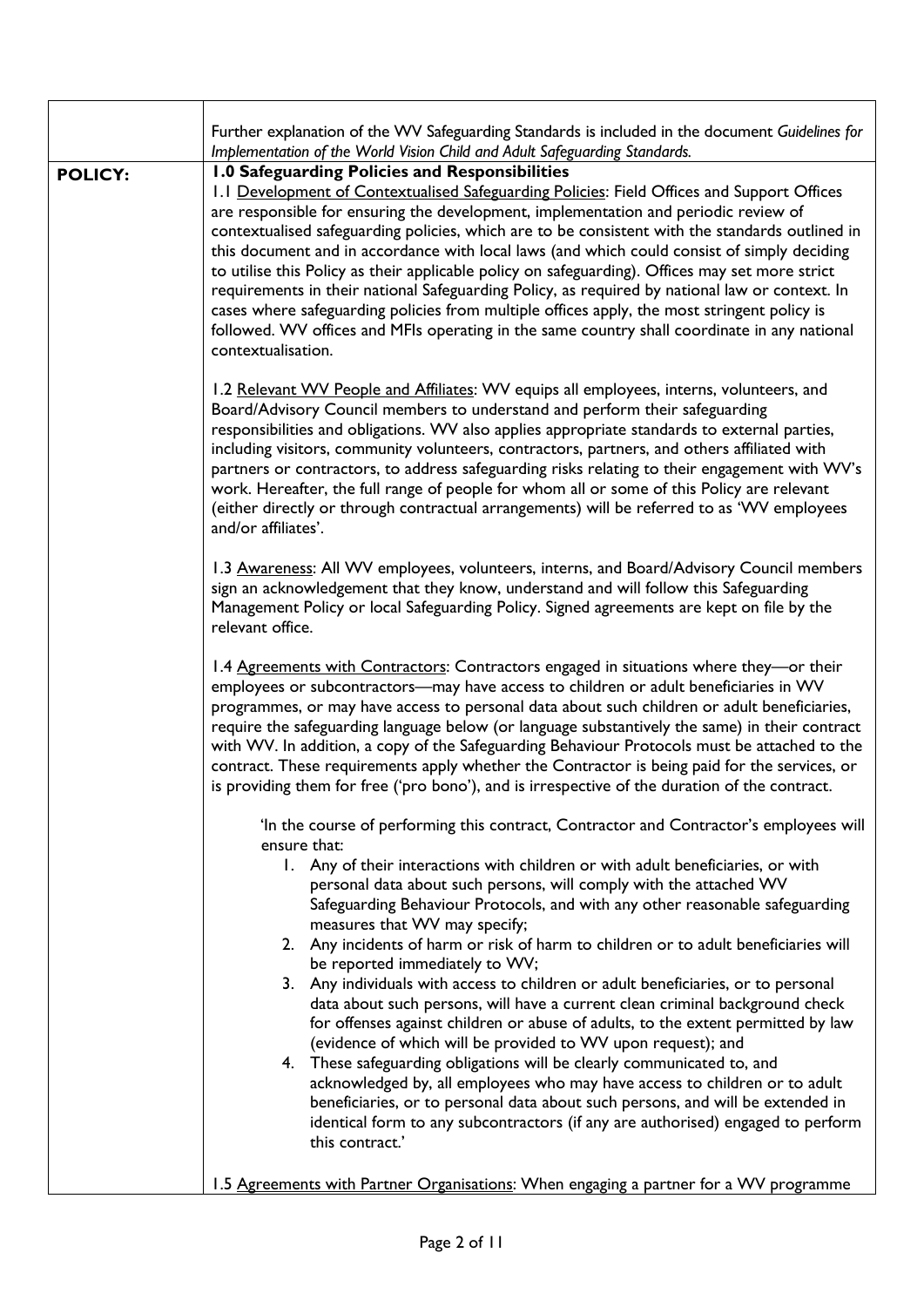or programme activity, the agreement (whether referred to as an 'agreement', 'subgrant', 'Memorandum Of Understanding', or any other term), specifies that before the Partner begins any work on the project, the Partner's safeguarding policy and procedures must be provided to WV and approved by WV as appropriate for the programme at issue. Alternatively, the Partner can agree to follow WV's local Safeguarding Policy in carrying out the programme activities. The agreement must ensure that any of the Partner's personnel working in the WV project will have a current clean criminal background check for offenses against children or abuse of adults, to the extent permitted by law (evidence of which will be provided to WV upon request).

1.6 Training: All WV employees, volunteers, interns, and Board/Advisory Council members, as well as partner employees or partner volunteers working within a WV project, receive safeguarding training at the start of employment or WV affiliation. WV employees and volunteers receive periodic refresher or other safeguarding training at least once every two years thereafter.

1.7 Safeguarding Staffing: Every WV Field Office, Support Office, and Regional Office appoints a Safeguarding Lead/Focal Point to provide leadership to the implementation of this Policy. Emergency responses which are declared a global response appoint their own Safeguarding Focal Point. The Lead/Focal Point has a mandate for direct access to the National Director/CEO (or Regional Leader/SDO, or Disaster Response senior manager), and to the WVI Safeguarding Director, should he/she feel that safeguarding issues are not being addressed adequately.

## **2.0 Behaviour Protocols**

2.1 Safeguarding Behaviour Protocols: WV employees and affiliates behave in ways that protect children and adult beneficiaries, prevent sexual exploitation and abuse, and prevent any other intentional or unintentional harm to the people WV serves or works amongst. Rules of behaviour are based on local and culturally appropriate interactions (provided these meet or exceed the minimum protocols below) with children, members of the opposite sex, and other vulnerable adults, and are included in each contextualised Safeguarding Policy. All WV employees and affiliates abide by these protocols in their activities with WV, for all children anywhere and for all adult beneficiaries *(see Definitions).*

Acceptable Behaviour – WV employees and affiliates:

- a) create and maintain an environment which prevents sexual exploitation and abuse of children and adult beneficiaries and promotes the implementation of these Behaviour Protocols;
- b) are careful about perception and appearance in their language, actions and relationships with children and vulnerable beneficiaries. Their behaviour—including in person and on digital platforms, both online and offline—demonstrates a respect for children and adult beneficiaries and their rights;
- c) ensure that all physical and online contact with children and beneficiaries is appropriate in the local culture;
- d) use positive, non-violent methods to manage children's behaviour;
- e) accept responsibility for personal behaviour and actions as a representative of the organisation;
- f) are always accountable for their response to a child's behaviour, even if a child behaves in a sexually inappropriate manner; adults avoid being placed in a compromising or vulnerable position with children;
- g) where possible and practical, follow the 'two-adult' rule while conducting WV work, wherein two or more adults supervise all activities that involve children, and are visible and present at all times;
- h) comply with safeguarding related investigations (internal and external) and make available any documentary or other information necessary for the completion of the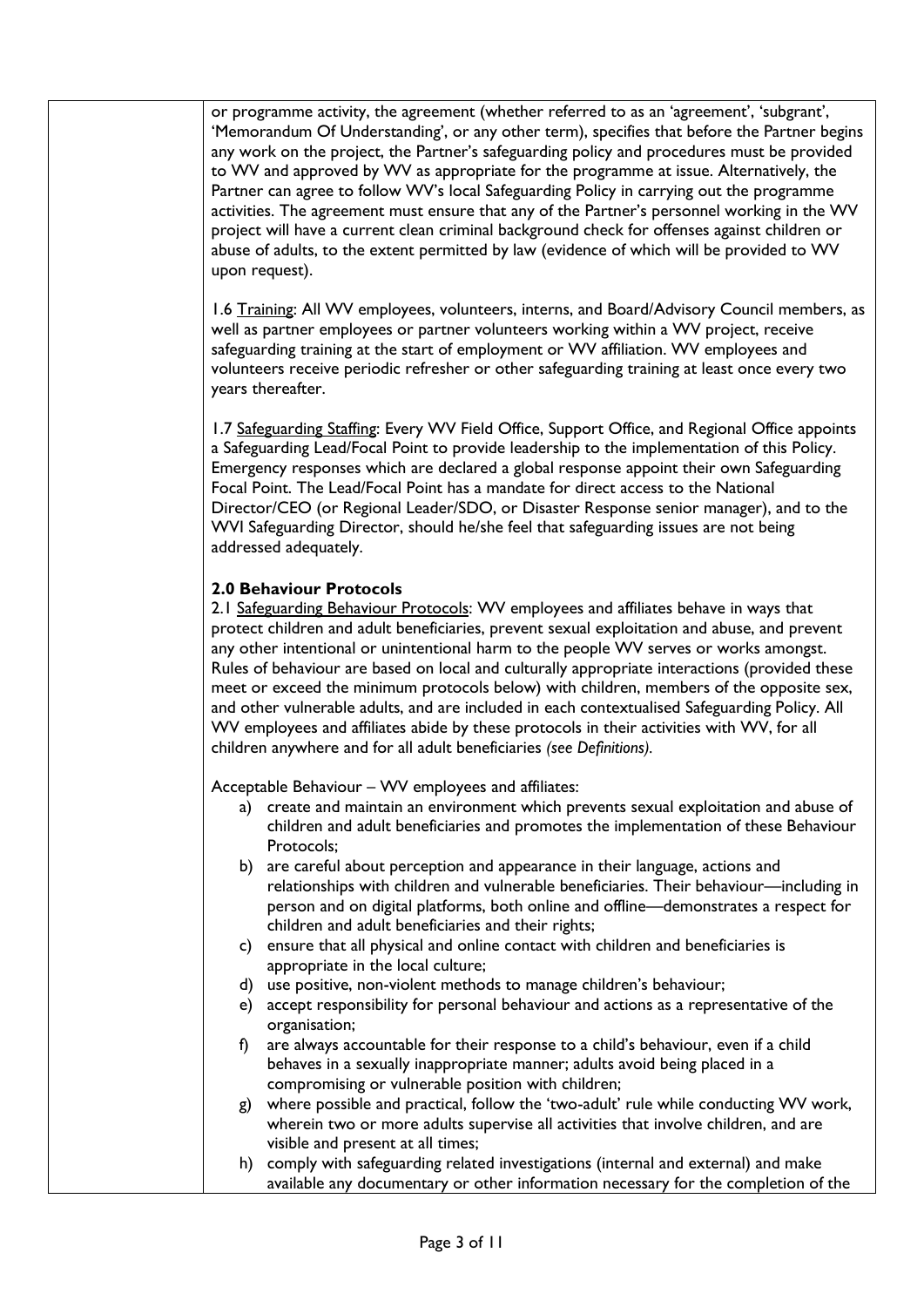|    | investigation;                                                                                |
|----|-----------------------------------------------------------------------------------------------|
| i) | comply with applicable data privacy laws and with relevant WV data privacy and                |
|    | information security policies, including WV digital child safeguarding protocols, when        |
|    | handling any personal data about individual children or adult beneficiaries, noting in        |
|    | general that collecting or using such data must be limited to the minimum necessary,          |
|    | and that such data must be maintained and transferred in a secure, confidential               |
|    | manner;                                                                                       |
| j) | immediately report through established reporting mechanisms any known or                      |
|    | suspected safeguarding incident or breach of this Policy by a WV employee or affiliate,       |
|    | or a humanitarian aid worker <sup>2</sup> from any other agency (See Section 6.5.1 on how to  |
|    |                                                                                               |
|    | report.).                                                                                     |
|    | Unacceptable Behaviour - WV employees and affiliates do not:                                  |
|    | a) behave in an inappropriate physical manner, or develop a sexual relationship with a        |
|    | child (under 18 years old), regardless of the country specific legal age of consent or        |
|    | age of majority. This also includes consenting or condoning the above behaviour               |
|    |                                                                                               |
|    | (including fostering or condoning child marriage (under 18 years old));                       |
|    | b) develop or seek a sexual relationship with any beneficiary of any age; such                |
|    | relationships are not acceptable and will not be tolerated since they are based on            |
|    | inherently unequal power dynamics. Such relationships undermine the credibility and           |
|    | integrity of WV's humanitarian aid or development work;                                       |
|    | c) sexually exploit or abuse any beneficiaries (adult or child); such behaviour constitutes   |
|    | an act of gross misconduct;                                                                   |
| d) | exchange money, employment, goods, or services for sex (including sexual favours,             |
|    | other forms of humiliating, degrading, or exploitative behaviour, or hiring sex               |
|    | workers) or other exploitative demands is strictly prohibited. This includes exchange         |
|    | of assistance that is already due to beneficiaries;                                           |
|    | e) fondle, hold, kiss, hug or touch children or adult beneficiaries in an inappropriate or    |
|    | culturally insensitive way;                                                                   |
| f) | use language, make suggestions or offer advice to a child or adult beneficiary which is       |
|    | inappropriate or abusive, including language that causes shame or humiliation, or is          |
|    | belittling or degrading;                                                                      |
|    | g) spend excessive or unnecessary time alone with a child or adult beneficiary, away          |
|    | from others or behind closed doors or in a secluded area;                                     |
| h) | condone or participate in behaviour with children or adult beneficiaries which is             |
|    | illegal, unsafe or abusive; including harmful traditional practices, spiritual or ritualistic |
|    | abuse;                                                                                        |
| i) | hire children in any form of child labour (including as "house help") unless it is within     |
|    |                                                                                               |
|    | the best interest of the child and in alignment with local law and international              |
|    | standards ('Child labour' is work that is mentally, physically, socially or morally           |
|    | dangerous and harmful to children, or that interferes with their schooling. 'Child            |
|    | work' in contrast may be beneficial if permitted by International Labour Organisation         |
|    | (ILO) Conventions and puts the child's interests ahead of any benefits gained by              |
|    | $adults3$ .);                                                                                 |
| j) | hit or use other corporal punishment against a child while the child is in WV care or         |
|    | the WV employee or affiliate is conducting WV work; <sup>4</sup>                              |
| k) | take a child alone in a vehicle for WV work, unless it is absolutely necessary, and with      |
|    | parental/guardian and managerial consent;                                                     |
|    |                                                                                               |

<sup>&</sup>lt;sup>2</sup> "Humanitarian aid worker" includes all paid employees, volunteers, contractors, and other affiliates of organisations

1

providing emergency relief or development aid. Such organisations include UN agencies, INGOs, LNGOs, and CBOs.

<sup>3</sup> See ILO Conventions182 and 138 and consult local legal counsel to determine appropriate parameters of 'child work' in your WV country office; include these details in your contextualised policy.

<sup>4</sup> All WV employees are familiar with alternatives to corporal punishment, including positive parenting approaches, which they are expected to apply with children inside and outside of the workplace or WV programme areas.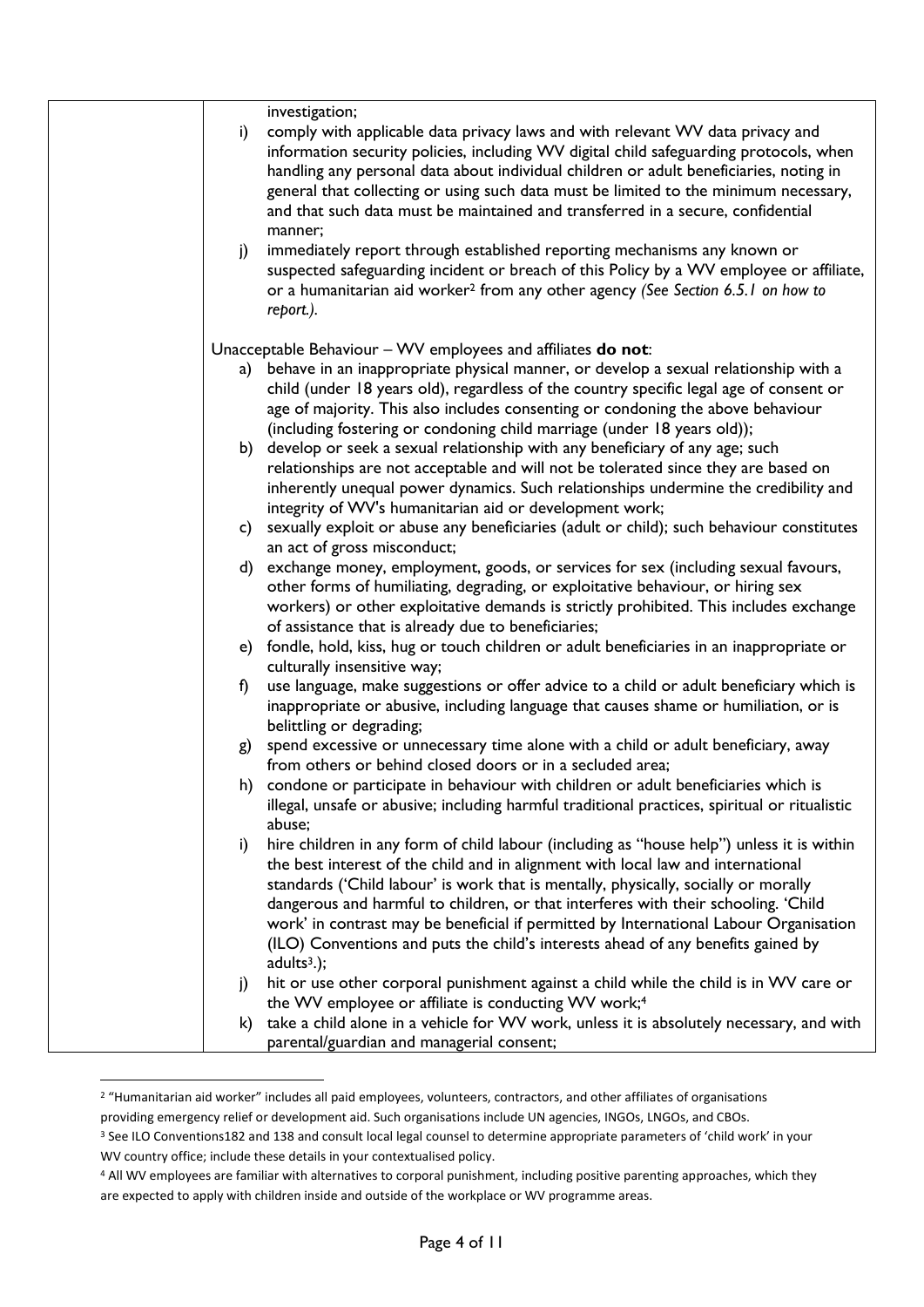- l) misuse or be careless with personal data about individual children or adult beneficiaries;
- m) communicate with a child in WV's program areas via digital platforms (e.g. Facebook, Twitter), via mobile technology (e.g. texting, Whatsapp, Skype), or online without consent and knowledge of his/her parents. Further, WV employees or affiliates never communicate on mobile, digital or online platforms with children or adult beneficiaries in ways that are inappropriate or sexual;
- n) stay silent, cover up, or enable any known or suspected safeguarding incident or breach of Safeguarding Policy by a WV employee or affiliate.

2.1.1 Any WV affiliate not required to sign the full Safeguarding Management Policy or local Safeguarding Policy *(See Section 1.3)* must at minimum acknowledge in writing the receipt and understanding of these Safeguarding Behaviour Protocols.

2.2 Disciplinary Action: Failure to follow WV Safeguarding Behaviour Protocols, failure to follow any other part of the WV Safeguarding Policy, other inappropriate behaviour toward children or adult beneficiaries, or failing to report a known or suspected safeguarding incident committed by a WV employee or affiliate, is grounds for discipline, up to and including termination of the employment or other affiliation with WV.

## **3.0 Recruitment**

3.1 Screening: WV takes diligent measures to screen out all people who might seek to use WV to harm children or adult beneficiaries, or whose past actions indicate an unacceptable risk of such harm. These measures include addressing safeguarding in job advertisements (when feasible), applications, interviews and references. Safeguarding screening measures are applied to all candidates for employment, Board/Advisory Council members, volunteers, interns and individual contractors who will have access to children or adult beneficiaries or to their personal data. During the interview process, applicants are asked about previous work with children. For references supplied by applicants, questions are asked regarding the suitability of the candidate to work with vulnerable adults and children or for a child-focused agency. Documentation of references is kept on file.

Note that major grant donors may have specific screening requirements for work they fund, so relevant grant terms and regulations should be checked.

3.2 Identity and Background Checks: Candidates for employment, Board/Advisory Council members, volunteers, and interns—as well as relevant personnel of contractors and partners—have an identification check and an appropriate criminal record/police background check, to the extent permitted by law, prior to employment or engagement with WV, and periodically thereafter as required by law or appropriate for the context. Formal Global Centre exemption approval is required for alternatives to police background checks in contexts where they are not feasible or trustworthy or lawful. People with a prior conviction for any crime against children or sexual exploitation or abuse against an adult are not hired or engaged by WV, to the extent permitted by applicable law, and in any case will not be placed in a position with access to children or adult beneficiaries, or to their personal data.

### **4.0 Visits to WV Projects**

4.1 Visitors: Visitors subject to this Policy include people going to a WV field programme or meeting with a WV beneficiary child(ren). This includes sponsors, donors, and other delegations from Support Offices such as bloggers, celebrity supporters, or journalists invited by WV. Government officials or institutional donors (government, multilateral) based in the hosting country do NOT require Safeguarding clearance, but are accompanied by a WV employee(s).

4.2 Visit Preparation: Visits by all sponsors and private donors, and other international visitors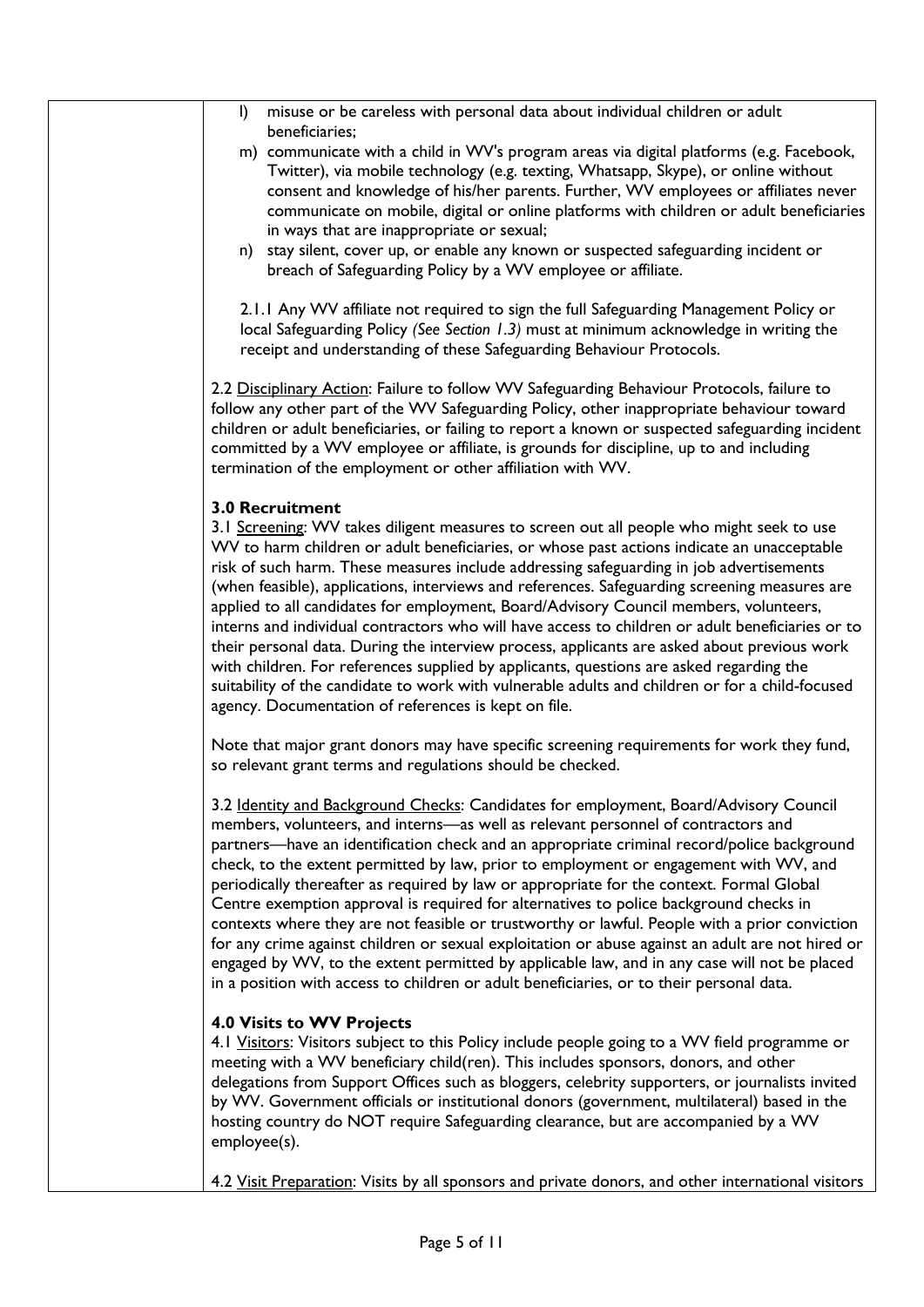are pre-approved by both the sending and the hosting office. Support Offices and Field Offices with National Resource Development programmes conduct police background checks on potential sponsor or donor visitors prior to any field visit, where permitted by law. Unannounced visits to sponsored children or WV project communities are not permitted.

4.3 Visitor Orientation to Safeguarding: Each WV Entity is diligent to ensure that visitors uphold the relevant sections of this Policy. The following requirements apply to visitors who visit a project or have direct contact with community members in WV programming areas.

- a) Visitors from other WV offices who are employees or Board Members: The hosting office provides a brief orientation to any distinctive Safeguarding Behaviour Protocols that apply in that context, as well as local customs regarding adult interaction with children.
- b) Visitors who are not WV employees or Board Members: All such visitors are briefed on WV's Safeguarding Behaviour Protocols *(Section 2.1)* and Prevention of Harm in Communications *(Section 5.4)* by the sending office prior to the visit. Upon arrival, visitors receive a brief written or oral orientation and sign acknowledgement of receipt of the protocols. The signed acknowledgement is kept on file by the hosting entity. Non-employee or Board visitors are accompanied by a WV employee when visiting projects.

## **5.0 Communications, Social Media and Digital Technology**

5.1 Dignity: WV takes care to ensure local traditions or restrictions for reproducing personal images are adhered to before photographing or filming a subject, and WV ensures images are honest representations of the context and the facts. In all forms of communication, children and adult beneficiaries are treated and portrayed with dignity and not as helpless victims or in sexually suggestive poses.

5.2 Consent: Children or adult beneficiaries who are primary subjects of text, photo and/or video resource gathering by WV employees must provide informed consent. Informed consent means the subject has a general understanding of the purpose of the reporting or photography, and gives verbal or written permission thereof. If the primary subject is a child, written consent is also collected from the parent, guardian, or other legally required entity or individual. In the following situations, written consent is collected from the child (as appropriate for age) or adult beneficiary:

- a) a child/adult beneficiary could be personally identified or
- b) the sensitive nature of their personal disclosure or situation could possibly cause damage to their privacy, dignity, safety or reputation, or
- c) where otherwise required by applicable law.

5.3 Digital Awareness: WV actively supports Registered Children (RCs) and their parents/caregivers—as well as any children participating in WV organised Information and Communication Technology (ICT) activities—to understand how to safely and appropriately utilise social media and digital technology, while avoiding risks and appropriately responding to threats or incidents.

5.4 Prevention of Harm in Communications: WV is committed to storytelling that raises awareness of and promotes solutions to ending violence and abuse against children and adult beneficiaries. WV takes the following steps to prevent harm through communications, social media and digital technology (including photographs/videos/audio clips, stories, articles, or any other communication materials):

- a) Personal child and adult beneficiary information that is captured, stored or sent through electronic, on-line or mobile devices is password protected. In addition, data is handled in accordance with WV's current information security standards for personal data, which may include encryption and other requirements.
- b) Wherever possible, measures are taken to prevent electronic copying of photographs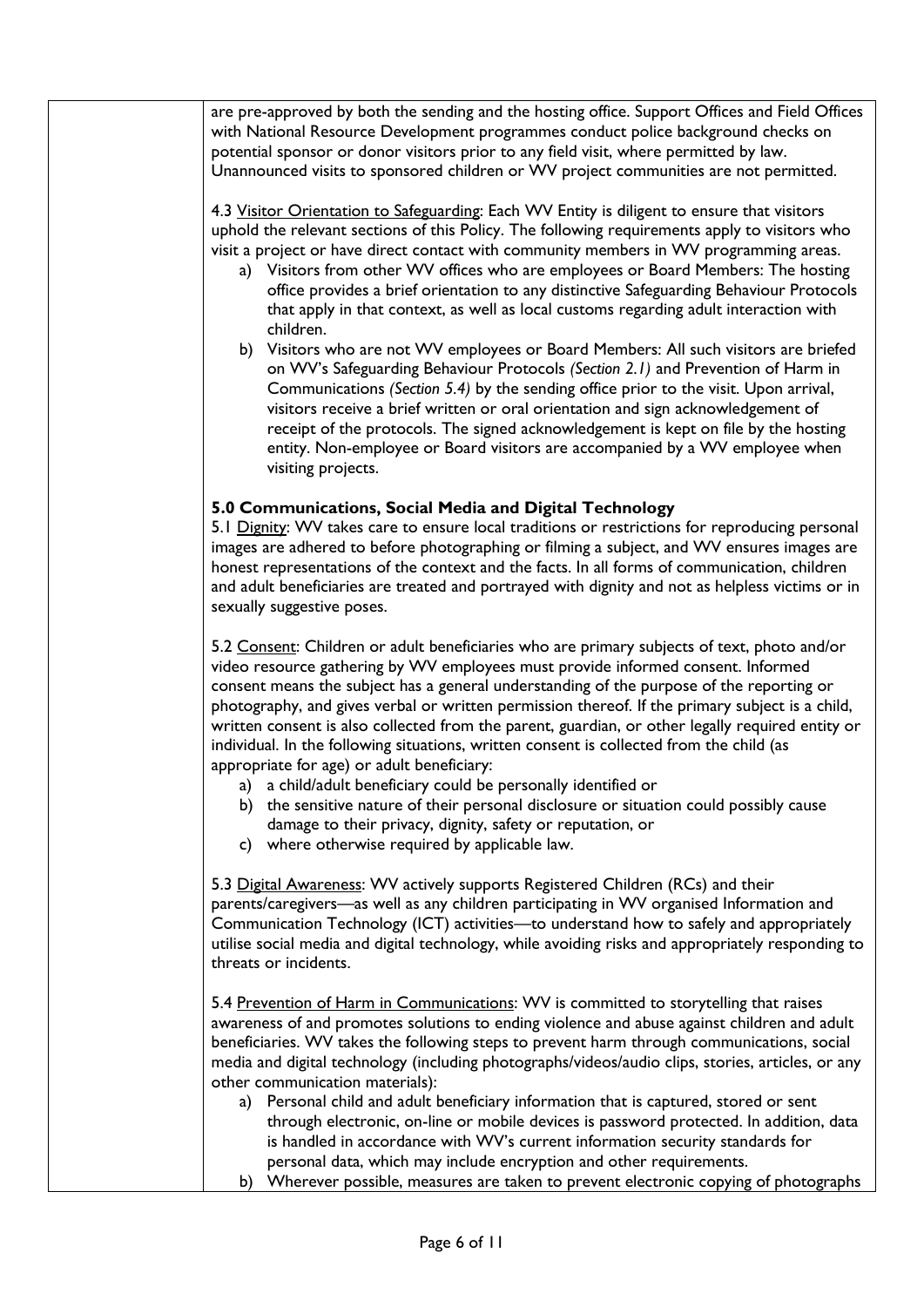|            | without WV permission (utilising digital water-marking and right-click disable<br>functions in accordance with the WV Partnership Minimum Standards for Internet                                                                                                                                                                                                                                                                                                                                                                                                                                                                                                                                                                                                                                                                                                                                    |
|------------|-----------------------------------------------------------------------------------------------------------------------------------------------------------------------------------------------------------------------------------------------------------------------------------------------------------------------------------------------------------------------------------------------------------------------------------------------------------------------------------------------------------------------------------------------------------------------------------------------------------------------------------------------------------------------------------------------------------------------------------------------------------------------------------------------------------------------------------------------------------------------------------------------------|
| c)         | Presence).<br>Recognising the special vulnerability of children, material posted on social medial or<br>digital technology does not contain a child's family name, sponsorship ID number, or                                                                                                                                                                                                                                                                                                                                                                                                                                                                                                                                                                                                                                                                                                        |
| d)         | child's personal location/address.<br>Material with a child or children is not geo-tagged to precise locations if it contains<br>any part of the child's name. An acceptable alternative is to retag photos with the                                                                                                                                                                                                                                                                                                                                                                                                                                                                                                                                                                                                                                                                                |
|            | child's first name only to the Area Programme or project office location.<br>e) WV discourages direct, unfacilitated, undocumented communication through social<br>media without WV's knowledge between: a sponsor/donor/visitor and registered/non-<br>registered children and between employees/volunteers/other WV affiliates and<br>registered/non-registered children.                                                                                                                                                                                                                                                                                                                                                                                                                                                                                                                         |
| f)         | WV provides reporting and response options so that sponsors, donors, visitors,<br>children or their caregivers can report any incident(s) where either party feels<br>uncomfortable or threatened.                                                                                                                                                                                                                                                                                                                                                                                                                                                                                                                                                                                                                                                                                                  |
| g)         | Sponsorship welcome kits, WV websites, domains and social media platform profile<br>pages contain reporting options for child protection concerns or incidents.                                                                                                                                                                                                                                                                                                                                                                                                                                                                                                                                                                                                                                                                                                                                     |
|            | 5.5 Reporting Communications, Social Media and Digital Technology Policy Violations: All<br>violations of this policy should be reported to the national Safeguarding Lead, Regional<br>Safeguarding focal point or WVI Safeguarding Director. Responses are based on the magnitude<br>of risk and its severity to children or adult beneficiaries.                                                                                                                                                                                                                                                                                                                                                                                                                                                                                                                                                 |
|            | 6.0 Safeguarding Incidents and Response Protocols<br>6.1 Responding to Safeguarding Incidents: WV Entities are required to investigate and respond<br>to reports of child or adult beneficiary abuse in WV programmes in ways which are consistent<br>with local law. WV uses three levels of Safeguarding Incidents to determine WV's response,<br>which is based on the seriousness of the incident and WV's role.                                                                                                                                                                                                                                                                                                                                                                                                                                                                                |
| incidents. | 6.2 Level 1 Child Protection Community Incidents: Abuse of or harm to a child, in a<br>community where WV has programme operations and that is not committed by WV<br>employees or affiliates, is a Level 1 Incident. Field offices report Level 1 Incidents to the WVI<br>Safeguarding Unit in cases of serious harm that threaten the child victim's survival, safety or<br>development. Field Offices and Support Offices with domestic programming include in their<br>Safeguarding Incident Preparedness Plans specific and practical guidance on responsibilities,<br>actions and limits which are consistent with local law, for local team responses to Level I                                                                                                                                                                                                                             |
|            | 6.3 Level 2 Safeguarding Incidents: Level 2 Incidents are defined as any violation of this Policy<br>which puts children or adult beneficiaries in direct risk of potential harm, but where no actual<br>harm is believed to have occurred. WV Entities report Level 2 Incidents to WVI Safeguarding<br>within 24 hours of first notice. Response is implemented by the national entity with oversight<br>by and accountability to the WVI Safeguarding Director and support from the Regional<br>Safeguarding focal point.                                                                                                                                                                                                                                                                                                                                                                         |
|            | 6.4 Level 3 Safeguarding Incidents: A Level 3 Incident is an allegation or accusation of harm or<br>abuse to a child or adult beneficiary by a WV employee or affiliate. If a child is involved, two<br>additional types of incidents qualify: death or serious injury of a child while participating in or<br>at a WV activity or caused directly by a WV-related person, and/or a road traffic accident<br>involving a WV vehicle or driver affiliated with WV in which a child is injured or killed. WV<br>Entities report actual or alleged Level 3 Incidents to WVI Safeguarding within 24 hours of first<br>notice. Response is implemented by the national entity with oversight by and accountability to<br>the WVI Safeguarding Director and support from the Regional Safeguarding focal point.<br>Where mandated by applicable law, grant requirements, or agreements with WVI, relevant |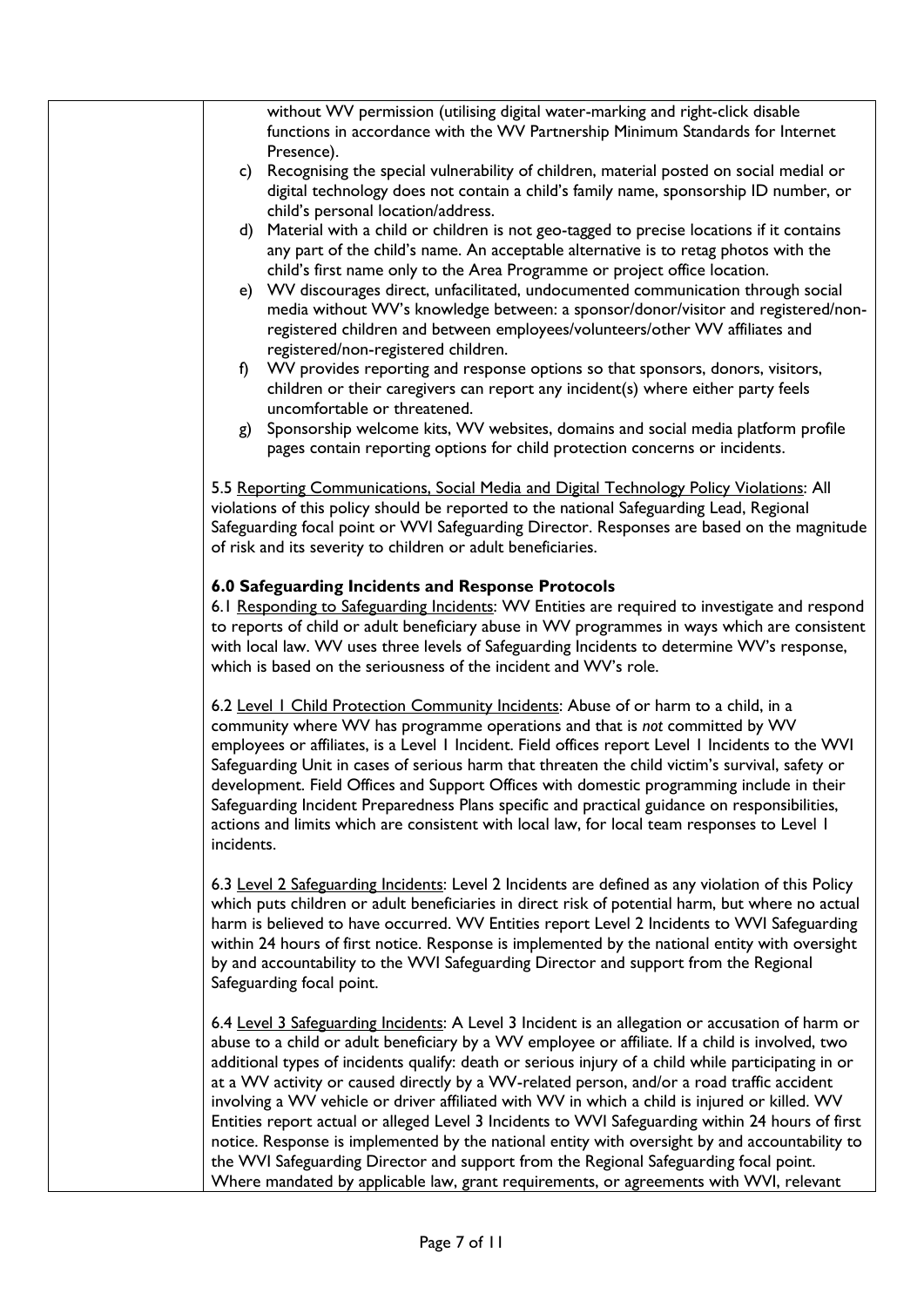| Support Offices are informed immediately in coordination with WVI Legal.                                                                                                                                                                                                                                                                                                                                                                                                                                                                                                                                                |
|-------------------------------------------------------------------------------------------------------------------------------------------------------------------------------------------------------------------------------------------------------------------------------------------------------------------------------------------------------------------------------------------------------------------------------------------------------------------------------------------------------------------------------------------------------------------------------------------------------------------------|
| 6.5 Reporting: All WV employees and affiliates are responsible and obligated to report any<br>suspicions of child or adult beneficiary abuse (or other safeguarding concerns, including any<br>violations of this Policy) that is connected to WV or its programmes.                                                                                                                                                                                                                                                                                                                                                    |
| In addition, any credible concern or suspicion of sexual abuse or exploitation by a<br>humanitarian worker outside WV is immediately reported. Where interagency mechanisms<br>are established, these are utilised to report the incident, in consultation with the WV<br>Safeguarding Lead/Focal Point for the Field Office or Global Response.                                                                                                                                                                                                                                                                        |
| 6.5.1 Reports can be made by WV employees or affiliates in the following ways:<br>a) Use Confidential Incident Reporting form in WV's Integrated Incident<br>Management (IIM) system (trained reporters only):<br>www.worldvisionincidentreport.ethicspoint.com<br>b) Contact Field/Support office or MFI Safeguarding Lead using manual report                                                                                                                                                                                                                                                                         |
| form (who then reports on IIM system at link above)<br>c) Contact Regional Safeguarding focal point (who then reports on IIM system)<br>d) Contact WVI Safeguarding Director or Safeguarding Advisor (who then<br>reports on IIM system)<br>e) If confidentiality required/preferred, or if the above options are not available for                                                                                                                                                                                                                                                                                     |
| whatever reason: Use WV Integrity and Protection Hotline (also known as<br>Whistleblower Hotline): Phone numbers and online reporting options available at<br>http://worldvision.ethicspoint.com.                                                                                                                                                                                                                                                                                                                                                                                                                       |
| 6.6 Disclosure: Whilst WV maintains appropriate confidentiality for individuals in Safeguarding<br>Incidents, WV may disclose information about incidents, when lawfully permitted, in order to<br>support prosecution of suspected criminal activity, meet donor and regulatory requirements,<br>support learning and accountability, advocate to prevent future incidents, or as required by<br>law.                                                                                                                                                                                                                  |
| Information in ongoing investigations of Safeguarding Incidents, and information about past<br>incidents, is shared only with those on a 'need-to-know' basis, as deemed necessary by the<br>national office or regional office or WVI Safeguarding Unit. If it is likely that sensitive<br>information about survivors or about violence against children or adults will not be kept<br>confidential, and would put people at risk if accessed by unauthorised parties, such<br>information is not collected.                                                                                                          |
| Detailed personal information, in particular health information, is not obtained or maintained<br>by WV, except for the minimum necessary to ensure WV handles the matter appropriately.<br>Such personal data is kept strictly confidential and protected in accordance with the applicable<br>data protection and informational security standards.                                                                                                                                                                                                                                                                   |
| 6.7 Reporting to Authorities: WV Entities shall evaluate reporting safeguarding violations to<br>appropriate legal authorities, assessing any legal obligations to report, as well as the interests<br>of the survivor(s). Generally reports are made, unless a report is judged likely to cause<br>greater harm to existing victims or potential future victims.                                                                                                                                                                                                                                                       |
| 7.0 Programming Considerations for Safeguarding<br>7.1 Safeguarding Essentials in Programming: In all programmes across the three Lines of<br>Ministry, WV seeks to do no harm to children or adult beneficiaries, to keep the interests of<br>community members—especially children—at the centre of our activities, and to utilise<br>opportunities to help children be safer within their families and communities. This includes<br>consideration during programme design of local child protection threats and issues, and<br>influencing local actors and groups to be safer organisations for children and adult |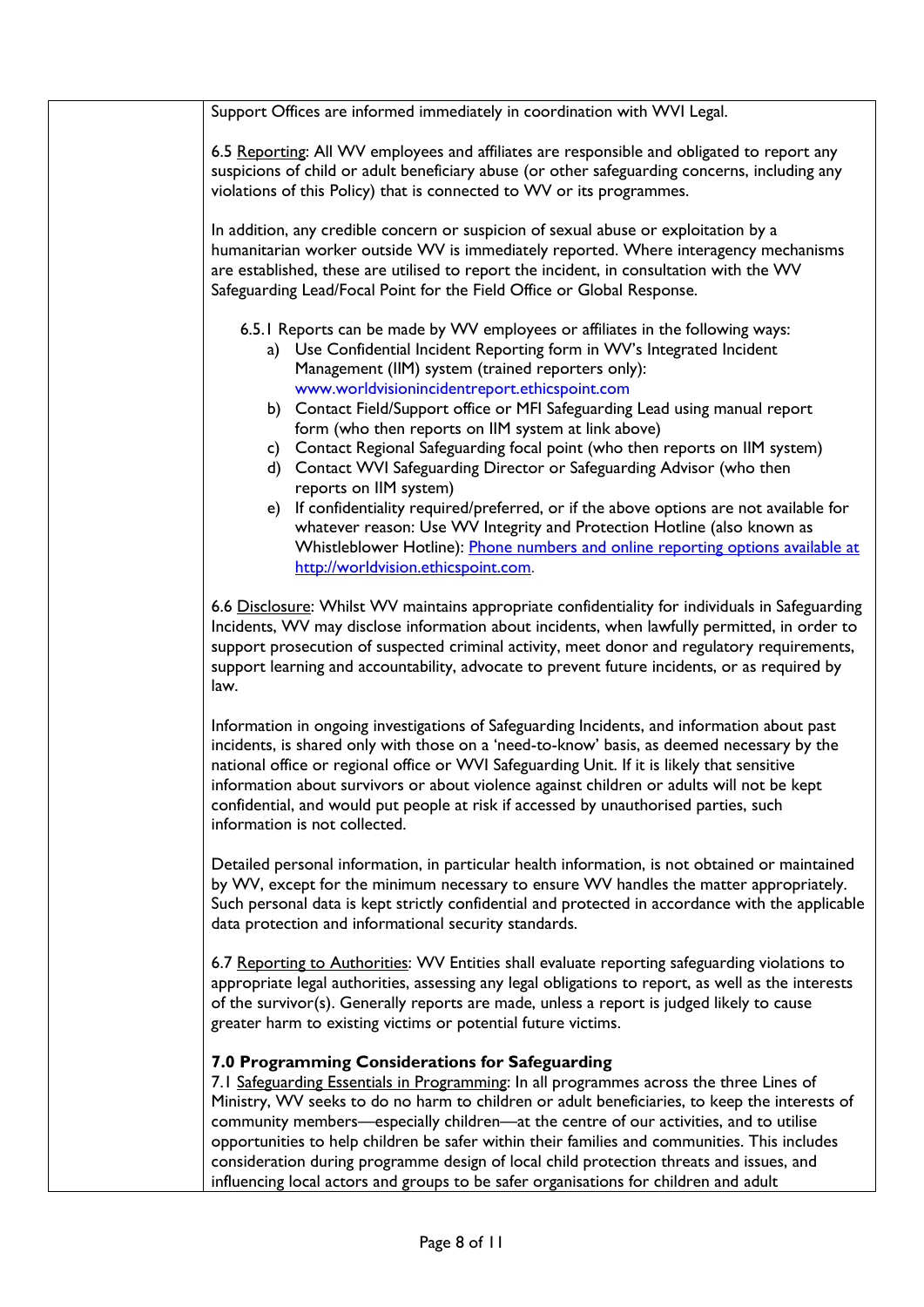|                     | beneficiaries. In emergency programme designs, humanitarian protection threats are<br>considered in addition to child protection threats.                                                                                                                                                                                                                                                                                                                                                                                                                                                                                                                                                                                                                                                                   |
|---------------------|-------------------------------------------------------------------------------------------------------------------------------------------------------------------------------------------------------------------------------------------------------------------------------------------------------------------------------------------------------------------------------------------------------------------------------------------------------------------------------------------------------------------------------------------------------------------------------------------------------------------------------------------------------------------------------------------------------------------------------------------------------------------------------------------------------------|
|                     | 7.2 Community Feedback and Complaints Mechanisms: Children, parents, and other adults are<br>aware of established complaint mechanisms in WV projects and their right to be safe from<br>abuse and exploitation in WV programmes. Every community-level WV programme:<br>a) works with children and adults in the community to help them recognise<br>inappropriate conduct by WV employees or affiliates, and to develop safe and<br>contextually appropriate community feedback mechanisms by which community<br>members can report both general suggestions and any serious incidents of<br>misconduct by WV employees or affiliates.<br>b) provides information on how to report child abuse, sexual exploitation and<br>abuse, or other breaches of Behaviour Protocols by WV employees or affiliates. |
|                     | 7.3 Institutionalisation and Adoption: WV does not facilitate the adoption of children or<br>support programming within long term institutions in ways that perpetuate the<br>institutionalisation of children.                                                                                                                                                                                                                                                                                                                                                                                                                                                                                                                                                                                             |
|                     | 8.0 Sponsorship<br>8.1 Prevention of Harm in Sponsorship: Sponsorship is implemented in a manner that keeps<br>the safety of children as the top priority. This includes the review of all sponsor<br>correspondence, training of staff and child monitors to recognise and respond to abuse,<br>constructive interaction with parents and children, implementation of child protection<br>programming interventions, the secure handling and storage of personal information, and<br>gathering only the minimum elements of personal information necessary for the programme.                                                                                                                                                                                                                              |
|                     | 8.2 Responding to Abuse: Sponsorship child monitors promote appropriate follow-up action<br>or referrals if child safeguarding needs are observed or reported, as stipulated in the national<br>Safeguarding Incident Preparedness Plans and consistent with local law.                                                                                                                                                                                                                                                                                                                                                                                                                                                                                                                                     |
|                     | 9.0 Safe Child Participation<br>9.1 Prevention of Harm in Child Participation: WV works to empower children as citizens and<br>participants in their own well-being, and to minimise any risk of harm or negative<br>consequence resulting from participation in activities promoted by WV. Child participation<br>programmes and activities are based on context analysis with clearly identified needs and<br>expected results, along with how the project will measure progress towards achievement<br>while mitigating risks through risk assessments.                                                                                                                                                                                                                                                  |
|                     | 9.2 Ethics: Child participation activities are designed and implemented to adhere to principles<br>and ethics which keep the best interests of children as the top priority.                                                                                                                                                                                                                                                                                                                                                                                                                                                                                                                                                                                                                                |
|                     | 9.3 Informed Consent in Child Participation: Child participation activities are voluntary and<br>inclusive (especially of the most vulnerable children), and both children and parents/caregivers<br>make informed decisions regarding participation, including due consideration of the benefits<br>and risks that could be associated with the activity.                                                                                                                                                                                                                                                                                                                                                                                                                                                  |
|                     | 9.4 Child Travel: When it is in the best interests of children, WV sometimes helps children<br>travel to events, activities or other opportunities. In such cases the parents or caregivers, or<br>other legally required entity or individual, give informed consent prior to the travel. The<br>child's health, safety, well-being, and meaningful participation are the most important priorities<br>during travel supported by WV. WV does not facilitate visits of children outside of their<br>country to their sponsor.                                                                                                                                                                                                                                                                              |
| <b>DEFINITIONS:</b> | Beneficiary: In regards to safeguarding, WV uses a broad, working definition of 'beneficiary'                                                                                                                                                                                                                                                                                                                                                                                                                                                                                                                                                                                                                                                                                                               |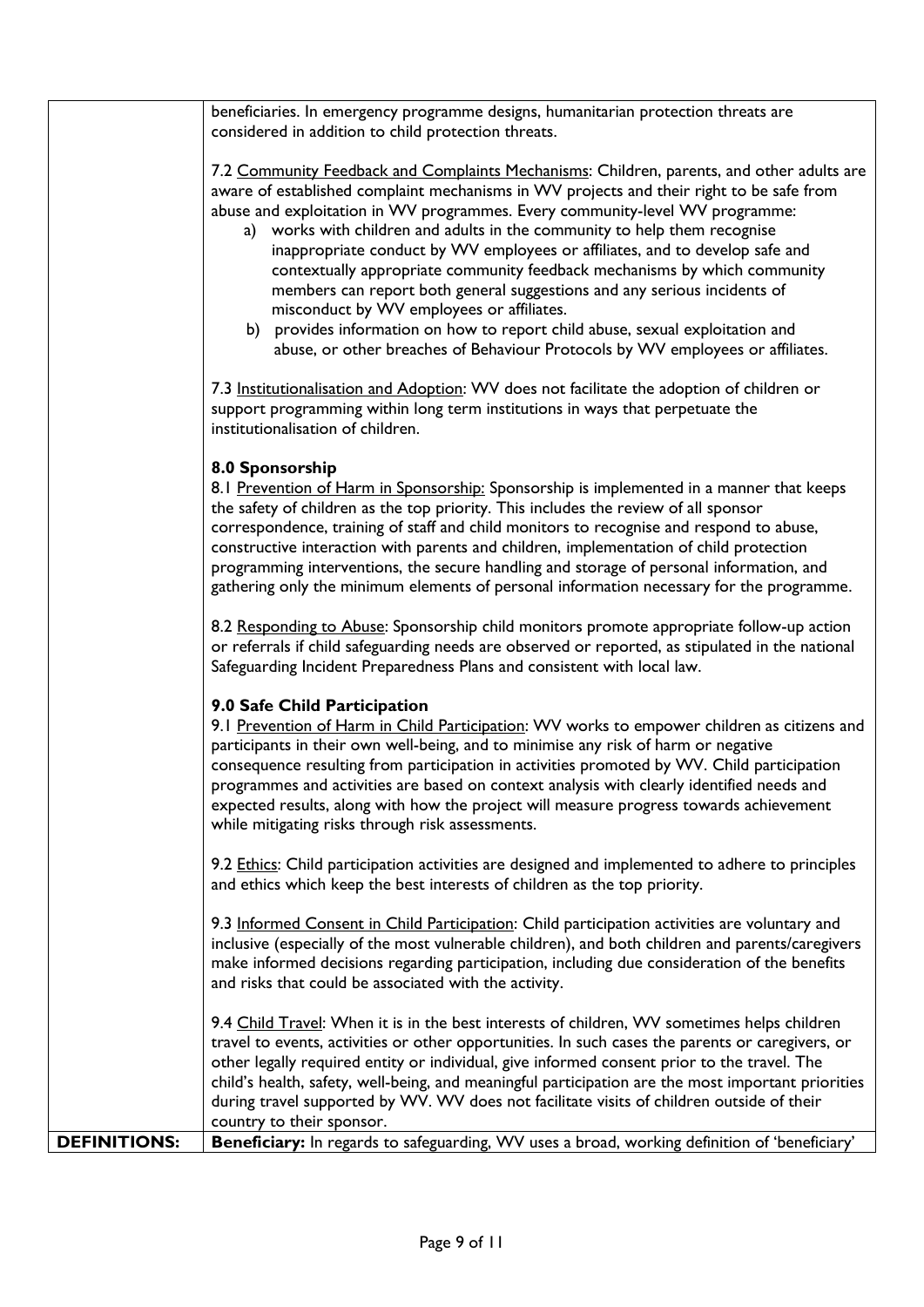| to include not only direct beneficiaries of a particular project, but also any child or adult who<br>might suffer harm caused by WV employees or affiliates as part of WV programme presence <sup>5</sup> .                                                                                                                                                                                                                                                                                                                                                                                                                                                                                                                                                                                                                                                                                                                                                            |
|------------------------------------------------------------------------------------------------------------------------------------------------------------------------------------------------------------------------------------------------------------------------------------------------------------------------------------------------------------------------------------------------------------------------------------------------------------------------------------------------------------------------------------------------------------------------------------------------------------------------------------------------------------------------------------------------------------------------------------------------------------------------------------------------------------------------------------------------------------------------------------------------------------------------------------------------------------------------|
| Child: Any person below the age of 18. The Safeguarding Management Policy covers<br>interactions by WV employees and affiliates with all children anywhere (not only<br>beneficiaries).                                                                                                                                                                                                                                                                                                                                                                                                                                                                                                                                                                                                                                                                                                                                                                                |
| Child protection: All measures taken to prevent and respond to abuse, neglect, exploitation<br>and all other forms of violence against children. A World Vision global sector, together with<br>child participation.                                                                                                                                                                                                                                                                                                                                                                                                                                                                                                                                                                                                                                                                                                                                                   |
| <b>Contractor:</b> WV regularly contracts with non-employee individuals and organisations to<br>perform services for WV. These non-employee individuals and organisations may also be<br>referred to as 'independent contractors', 'consultants,' or 'vendors', and are referred to in this<br>document as 'Contractors'. Contractors are distinguished from organisations with which WV<br>partners to carry out programme activity (including subgrantees). See Partner, below.                                                                                                                                                                                                                                                                                                                                                                                                                                                                                      |
| Partner: A partner organisation, for safeguarding purposes, is a Non-Governmental<br>Organisation, Community-Based Organisation, for-profit enterprise, or other entity<br>implementing a programme or activity on WV's behalf or in collaboration with WV, and which<br>has a written agreement with WV. The partner may or may not receive funding from WV.                                                                                                                                                                                                                                                                                                                                                                                                                                                                                                                                                                                                          |
| Safeguarding: Preventing, reporting, and responding to harm or abuse of adult beneficiaries<br>and any children by WV employees and affiliates. Externally to WV, there is often no<br>distinction made between child and adult safeguarding.<br>Child safeguarding: Preventing, reporting, and responding to harm <sup>6</sup> , abuse or<br>exploitation of any child (< age 18) by a WV employee or affiliate <sup>7</sup> . The Safeguarding<br>Management Policy also requires reporting/ referring child abuse cases affecting any child<br>in WV programmes, even if not committed by WV employees or affiliates.<br>Adult safeguarding: Preventing, reporting, and responding to harm, abuse or<br>exploitation of an adult beneficiary (age 18+) by a WV employee or affiliate <sup>8</sup> . Includes<br>Prevention of Sexual Exploitation and Abuse (PSEA), a frequently cited subset of<br>safeguarding.<br><b>Safeguarding incident:</b> See Section 6.1. |
| Sexual Exploitation and Abuse (SEA): The term "sexual exploitation" means any actual<br>or attempted abuse of a position of vulnerability, differential power, or trust, for sexual<br>purposes, including, but not limited to, profiting monetarily, socially or politically from the<br>sexual exploitation of another. The term "sexual abuse" means the actual or threatened<br>physical intrusion of a sexual nature, whether by force or under unequal or coercive<br>conditions. <sup>9</sup>                                                                                                                                                                                                                                                                                                                                                                                                                                                                   |
| Prevention of Sexual Exploitation and Abuse (PSEA): A term used by the United<br>Nations and International Non-Governmental Organisation community to refer to<br>measures taken to protect vulnerable people from sexual exploitation and abuse by<br>humanitarian aid workers.                                                                                                                                                                                                                                                                                                                                                                                                                                                                                                                                                                                                                                                                                       |
| Volunteer: A person who is neither employed by WV nor legally obliged to work for WV,                                                                                                                                                                                                                                                                                                                                                                                                                                                                                                                                                                                                                                                                                                                                                                                                                                                                                  |

<sup>1</sup> <sup>5</sup> WV's definition recognises the unequal power relationship between a representative of an NGO and vulnerable communities.

<sup>&</sup>lt;sup>6</sup> Includes injury or death of a child while participating in a WV activity or when involved in a road traffic accident with a WV driver or WV vehicle.

<sup>7</sup> Includes WV employees, volunteers, interns, Board members, visitors, contractors, or partners—as well as employees or subcontractors of partners and contractors.

<sup>8</sup> Ibid.

<sup>9</sup> UN Secretary-General's Bulletin on protection from sexual exploitation and abuse (PSEA) (ST/SGB/2003/13)